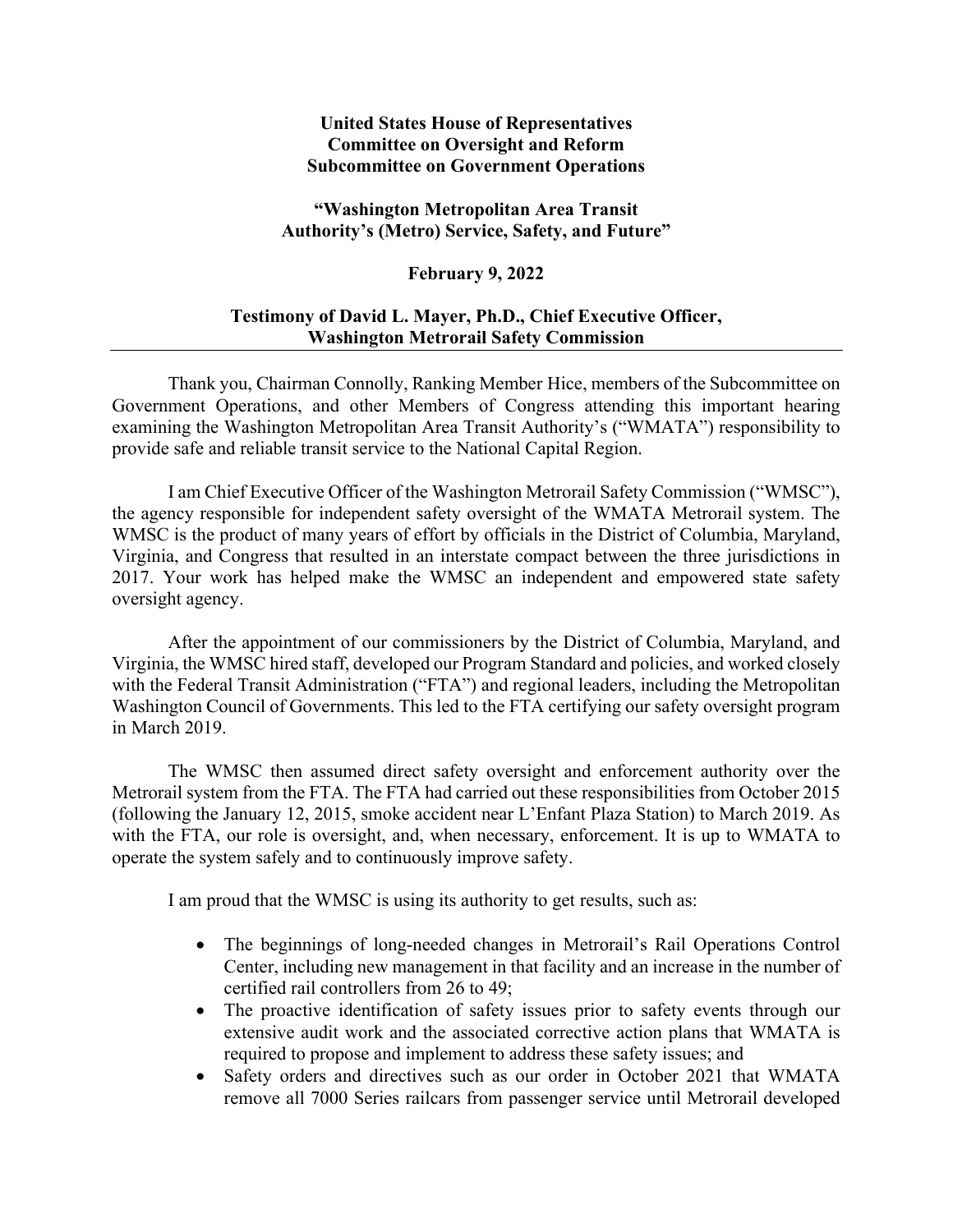and implemented plans, under the WMSC's oversight, to provide for the safe return to service of each car.

All 748 7000 Series railcars are being kept out of passenger service until WMATA develops and implements a return to service plan as specified in our October and December orders. We ordered the 7000 Series railcars removed from passenger service following a derailment on October 12, 2021, of Train 407 on the Blue Line between Rosslyn and Arlington Cemetery stations. Train 407 was an eight-car, 7000 Series train. The car that derailed was car number 7200, and one axle of that car derailed.

The National Transportation Safety Board ("NTSB") is leading the investigation of that derailment, and we are actively participating as a party to that investigation. As the NTSB previously explained publicly, a key finding on the axle that derailed is that the wheels had moved outward. Additionally, the investigation determined that Train 407 derailed at least two other times earlier on October 12. Both times, the train re-railed itself. The two confirmed earlier derailments were inbound near Arlington Cemetery Station, and later inbound on a return trip, near Largo Town Center Station. At the location of the derailment just outside Rosslyn Station at 4:51 p.m., the train did not re-rail itself.

When Train 407 derailed the final time, the train had 187 passengers aboard. They were evacuated by walking along the tracks to Arlington Cemetery Station.

After the derailment, WMATA began special inspections of the axles on all 7000 Series railcars. While the special inspections were underway, WMATA told the WMSC and NTSB for the first time that it had first identified this safety concern during routine inspections in 2017, prior to the WMSC's safety oversight. Specifically, WMATA said that there were between two and six inspection failures in each of 2017, 2018, 2019, and 2020. WMATA told us it identified a total of 21 inspection failures in the 12 months leading up to the derailment.

The safety issue was not mentioned in materials provided by WMATA as part of the WMSC's 2021 railcar audit, nor was it disclosed during audit interviews or mentioned during any of the regular and frequent discussions before the derailment between the WMSC's vehicle experts and WMATA.

On October 17, after WMATA said it had removed from service all railcars that had failed the special inspections, the WMSC found, through our direct access to WMATA systems, that two of those failed cars were operating in passenger service that afternoon. The WMSC communicated this to WMATA, and the train that included those two separate cars was removed from passenger service.

Based on the information gathered during the investigation, the WMSC issued an order on October 17 requiring WMATA to remove all 7000 Series railcars from passenger service until WMATA developed and implemented a plan under our oversight for safely returning each railcar to service.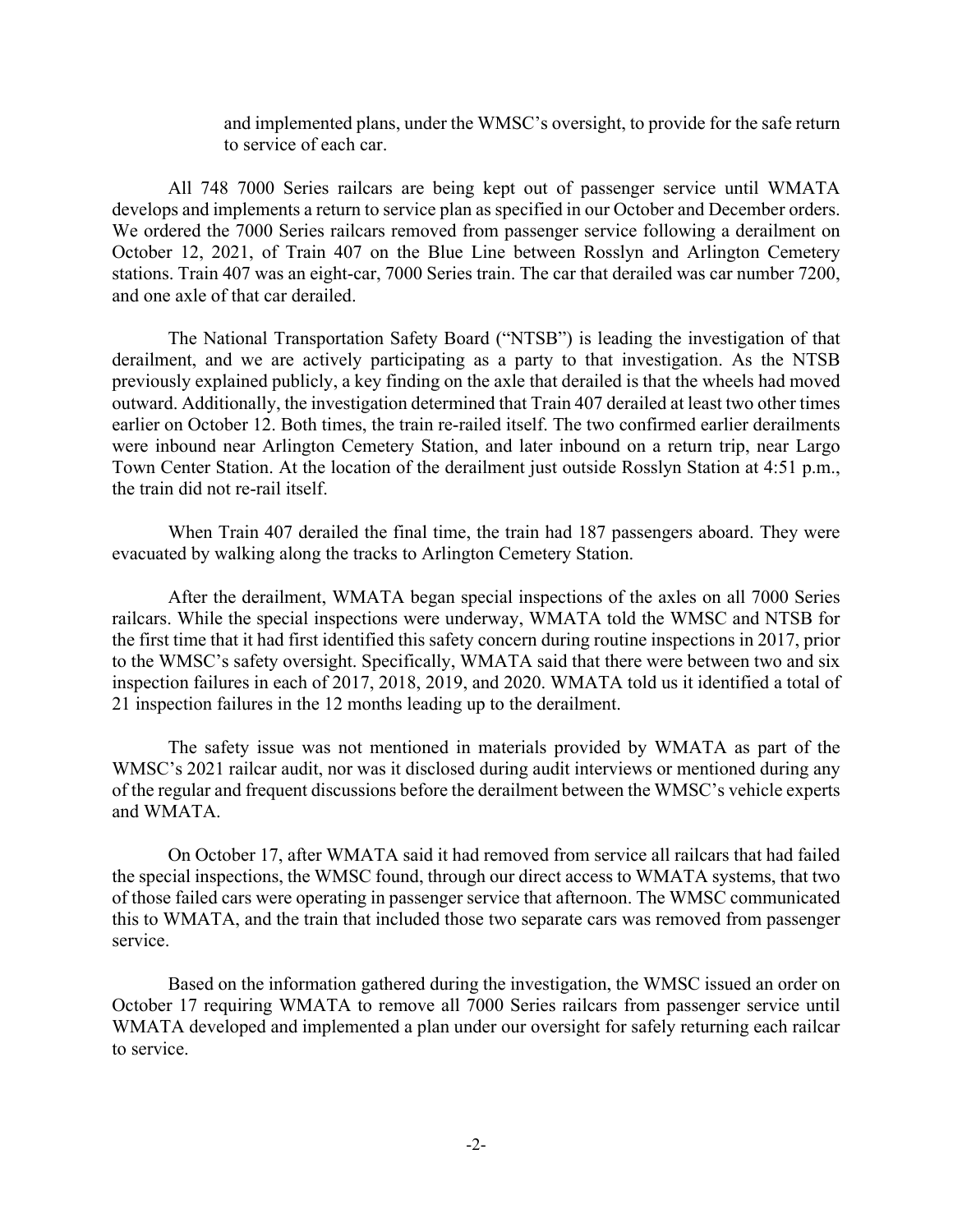After the October 17 order, the WMSC continued our frequent interactions with WMATA. This included technical discussions and data reviews, WMSC observations of critical parts of Metrorail's engineering test procedure that WMATA conducted as part of its return to service plan development, and WMSC discussions with WMATA about details of Metrorail's return to service plan required once WMATA began to develop those details.

On December 11, WMATA submitted its latest revision of its return-to-service plan for the 7000 Series railcars to the WMSC. The WMSC communicated on December 14 that we had no technical objections to that plan, allowing WMATA to begin implementing the plan to return 7000 Series railcars to passenger service. The plan WMATA submitted to the WMSC included increased inspection frequencies, additional training, and other aspects such as a procedure that specified a wheelset could only pass inspection if it was within the required dimensions and the deviation in the back-to-back wheel measurement from the previous inspection was less than 1/32 of an inch. This restriction on placing cars into service with measured wheel movement was a safety precaution to prevent cars with measured wheel movement from operating in passenger service. WMATA's plan also included using a more accurate tool, a dial gauge, when axles failed inspection.

On December 17, WMATA began returning 7000 Series railcars to passenger service. On December 29, again using our direct access to Metrorail systems, we identified that WMATA had put at least five railcars into service that had been measured as having a difference from their previous back-to-back inspection of at least 1/32 of an inch. Under WMATA's plan, those cars were not permitted to be in service.

The WMSC notified WMATA that it had cars carrying passengers that did not comply with its safety plan, and WMATA once again removed all 7000 Series railcars from passenger service. Later that day, the WMSC issued an order keeping all 7000 Series railcars out of passenger service until WMATA provides a revised return to service plan with additional protections.

Our further investigation found that WMATA had, without any communication with the WMSC, revised the measurement procedure in its Return to Service Plan. This revision added the words "equal to" so that a measured wheel movement of 1/32 of an inch would be marked as "passing," contrary to WMATA's plan that was accepted by the WMSC.

Consequently, WMATA did not follow its return to service plan.

We look forward to WMATA developing a new return to service plan as specified in our orders. Our priority is safety, so we have not set a deadline for this plan. Investigative work continues on the cause of the wheel movement on the axles. This work may help inform WMATA's new plan.

We continue our frequent interactions with Metrorail and have open lines of communication. When a new plan is in place, we will closely monitor its implementation as we did for the prior plan.